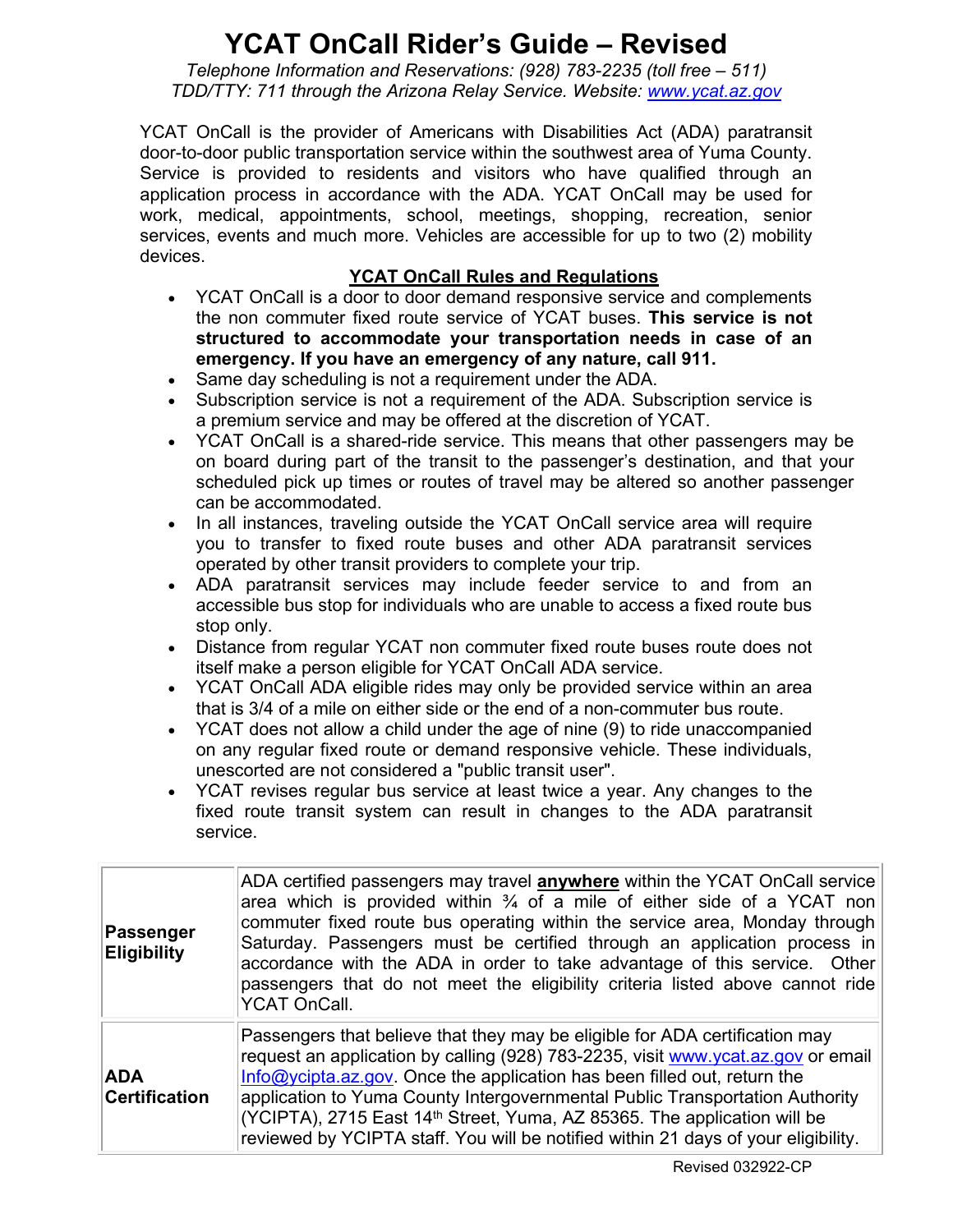|                                                           | If a decision is not made within 21 days, on the 22nd day you will granted<br>presumptive eligibility until and unless the application is denied in writing.<br>Conditional eligibility may be granted on a case-by-case basis.                                                                                                                                                                                                                                                                                                                                                                                                                                                                                                                                                                                                                                                                                                                                                                                                                                                                                                                                                                                                                                                                                                           |
|-----------------------------------------------------------|-------------------------------------------------------------------------------------------------------------------------------------------------------------------------------------------------------------------------------------------------------------------------------------------------------------------------------------------------------------------------------------------------------------------------------------------------------------------------------------------------------------------------------------------------------------------------------------------------------------------------------------------------------------------------------------------------------------------------------------------------------------------------------------------------------------------------------------------------------------------------------------------------------------------------------------------------------------------------------------------------------------------------------------------------------------------------------------------------------------------------------------------------------------------------------------------------------------------------------------------------------------------------------------------------------------------------------------------|
|                                                           | ADA certification is for passengers who are unable to ride YCAT non<br>commuter fixed route buses or access a YCAT non commuter fixed route<br>buses bus stop due to their disability. Persons with ADA certification<br>receive priority on all reservations and trips on YCAT OnCall and may<br>bump other non-ADA passengers.                                                                                                                                                                                                                                                                                                                                                                                                                                                                                                                                                                                                                                                                                                                                                                                                                                                                                                                                                                                                          |
| Door to Door<br><b>Service</b>                            | YCAT OnCall is a door-to-door demand responsive service. Passengers will not<br>be assisted inside their home or building. Passengers needing mobility<br>assistance must provide their own Personal Care Attendant (PCA). Bus<br>operators may only assist passengers to the door of a home, building or<br>entrance of a facility as long as they are within the line of sight of their vehicle.<br>YCAT OnCall vehicles cannot be left unattended.                                                                                                                                                                                                                                                                                                                                                                                                                                                                                                                                                                                                                                                                                                                                                                                                                                                                                     |
| <b>Visitors</b>                                           | If you are visiting Yuma County and use ADA paratransit where you live, you<br>may also enjoy the benefits of ADA paratransit service on YCAT OnCall.<br>Picture IDs with current certification from visitor's home jurisdiction is accepted.<br>Simply call (928) 783-2235 or TDD/TTY: 711 though the Relay Service to be<br>added to our client list. After 21 days within a 365-day period, you will need to<br>certify with YCAT OnCall following the guidelines above under Application.<br>Service is provided to visitors who can provide current documentation of<br>disability.                                                                                                                                                                                                                                                                                                                                                                                                                                                                                                                                                                                                                                                                                                                                                  |
| <b>Service Area</b>                                       | The boundaries for this service include the cities of Yuma, Somerton, San Luis,<br>unincorporated area of Yuma County, including Gadsden, Fortuna Foothills<br>(west of Walmart/32 <sup>nd</sup> St), Winterhaven, Fort Yuma Indian Reservation and<br>Cocopah Tribe areas within a $\frac{3}{4}$ mile radius of either side of YCAT routes.<br>Service to El Centro, Fortuna Foothills, Wellton and Ligurta is available through<br>route deviation services on YCAT Turquoise Route 10 or Gold Route 8. No<br>other areas of Yuma County are served. If you live outside the service area and<br>can get to an area within the YCAT service area, YCAT OnCall can pick you up.                                                                                                                                                                                                                                                                                                                                                                                                                                                                                                                                                                                                                                                          |
| <b>Route</b><br><b>Deviation</b><br><b>Service</b>        | YCAT Gold Route 8 provides route deviated services to passengers that live<br>within the Town of Wellton and within 1 $\frac{1}{2}$ mile radius between Wellton and<br>Yuma Palms Regional Center, including Fortuna Foothills and Ligurta. YCAT<br>Purple Route 6A will also deviate within a $\frac{3}{4}$ mile radius within the Cocopah<br>Reservations. YCAT Brown Route 3 will also deviate within 3/4 mile radius in the<br>Fortuna Foothills for the entire route. YCAT Turquoise Route 10 will deviate<br>within $\frac{3}{4}$ mile radius of the route in El Centro. For details on when the bus can<br>pick you up, please consult the YCAT Rider's Guide. No more than four (4) total<br>deviations per one-way trip, provided that 4 deviations can be made at the<br>discretion of dispatch or bus operator. Deviations are to be reserved at least 60<br>minutes in advance up to seven (7) days in advance.<br>• The bus will only wait two minutes before proceeding on.<br>• A passenger may only request up to two (2) deviations, unless<br>passengers loads are light to warrant more deviations based on the<br>dispatcher or bus operator discretion, based on one (1) deviation for the<br>start of the trip and one (1) deviation for the end of the trip.<br>• Fare is \$2.00 on top of the regular route fare. |
| <b>Transfers to</b><br><b>Other</b><br><b>Paratransit</b> | YCAT OnCall can make transfers to:<br>Quartzsite Transit Services ( $1st$ , $3rd$ & $5th$ Wednesday of the month) with<br>advance reservation.                                                                                                                                                                                                                                                                                                                                                                                                                                                                                                                                                                                                                                                                                                                                                                                                                                                                                                                                                                                                                                                                                                                                                                                            |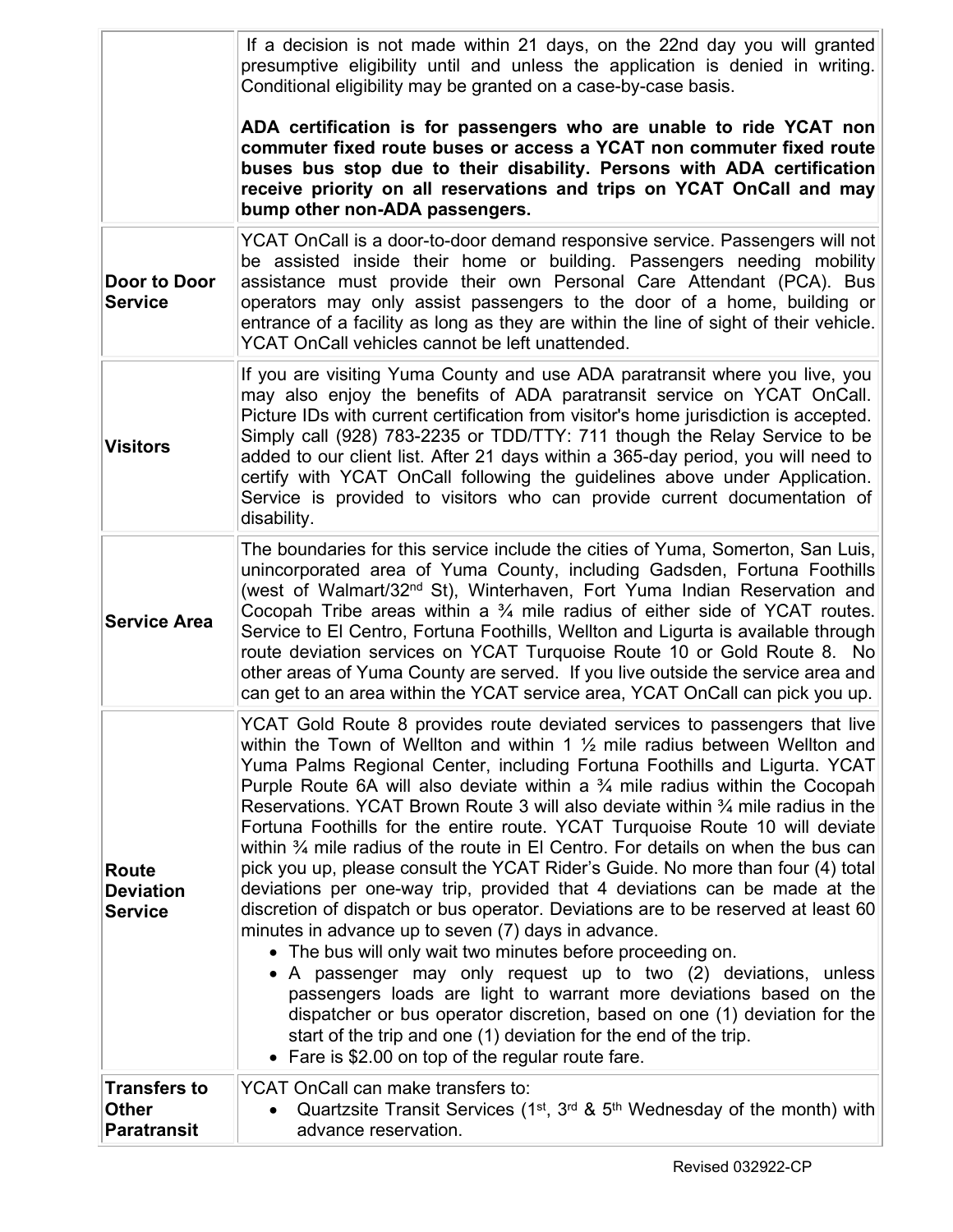| <b>Providers</b>                                                                    | IVT Access with advance reservation in El Centro.<br>Passengers can coordinate transfer trips when making a reservation through<br>YCAT OnCall. Passengers are responsible for paying fares of the transit system<br>that they are transferring to. There may be a layover when transferring between<br>YCAT OnCall and other regional transit operators.                                                                                                                                                                                                                                                                                                                                                                                                                                                                                                                                                                                                                                                                                                                                                                                                                                                                                                                                                                                                          |                                                                                                                                                                                                                                                                                                                                                                                                                                                                               |
|-------------------------------------------------------------------------------------|--------------------------------------------------------------------------------------------------------------------------------------------------------------------------------------------------------------------------------------------------------------------------------------------------------------------------------------------------------------------------------------------------------------------------------------------------------------------------------------------------------------------------------------------------------------------------------------------------------------------------------------------------------------------------------------------------------------------------------------------------------------------------------------------------------------------------------------------------------------------------------------------------------------------------------------------------------------------------------------------------------------------------------------------------------------------------------------------------------------------------------------------------------------------------------------------------------------------------------------------------------------------------------------------------------------------------------------------------------------------|-------------------------------------------------------------------------------------------------------------------------------------------------------------------------------------------------------------------------------------------------------------------------------------------------------------------------------------------------------------------------------------------------------------------------------------------------------------------------------|
| <b>Fares &amp; 10-</b><br><b>RidePass</b><br><b>Effective</b><br>January 9,<br>2012 | Description<br>One Way<br>10-RidePass (paper pass)<br>Upgrade using Day Pass, 10-<br><b>Ride Fixed Route Pass or</b><br>Monthly YCATPass from YCAT<br>to YCAT OnCall<br><b>Buddy Fare</b><br>(5 or more passengers<br>traveling from/to same<br>location)<br>$\bullet$<br>pay discount fare.<br>YCAT OnCall registration card is free.<br>$\bullet$<br>Wednesday of the month.<br>One personal care attendant rides free.<br>$\bullet$<br>Companions pay the same fare as the passenger.<br>$\bullet$<br>$\bullet$<br>Fares are paid for each one-way trip. Bus operators only accept cash.<br>Passengers must pay exact fare and no change is given. No round trip fares<br>are allowed. Passengers who repeatedly do not pay the fare may be subject to<br>suspension of service that may range from 30 days to 1 year, depending on the<br>severity. Fares are subject to change.<br>10-RidePass for YCAT OnCall are on sale at 2715 East 14th Street, Yuma, AZ<br>85365 and at all Food City locations in Yuma County. 10-RidePass can also be<br>purchased through the mail, by mailing a check or money order (payable to<br>Yuma County Intergovernmental Public Transportation Authority) and the<br>number of 10-RidePass requested to: Yuma County Intergovernmental Public<br>Transportation Authority (YCIPTA), 2715 East 14th Street, Yuma, AZ 85365. | Within the ADA Fixed<br>Route Zone of $\frac{3}{4}$ mile on<br>either side of YCAT route<br>\$4.00<br>\$35.00 (\$3.50 per ride)<br>$+ $2.00$<br>\$2.00 per person<br>Children under 5 ride free - up to four children. Fifth and more children<br>SMILE clients ride free to and from Lost Peepers Program only on 3rd<br>Children under the age of 5 ride free with a fare paying passenger age<br>16 years old or older. Children under the age of 9 are not carried alone. |
| <b>Service Hours</b>                                                                | <b>Monday through Friday</b><br><b>First pick up</b> is available at 5:27 am. Last pick up is available at 6:30 pm<br>ending service at 8:15 pm depending if YCAT bus service is operating in the<br>area of pick up, Service hours may be reduced depending on the area.<br><b>Saturday</b>                                                                                                                                                                                                                                                                                                                                                                                                                                                                                                                                                                                                                                                                                                                                                                                                                                                                                                                                                                                                                                                                       |                                                                                                                                                                                                                                                                                                                                                                                                                                                                               |
|                                                                                     | <b>First pick up</b> is available at 9:09 am. Last pick up is available at 5:30 pm<br>ending service at 6:43 pm depending if YCAT bus service is operating in the                                                                                                                                                                                                                                                                                                                                                                                                                                                                                                                                                                                                                                                                                                                                                                                                                                                                                                                                                                                                                                                                                                                                                                                                  |                                                                                                                                                                                                                                                                                                                                                                                                                                                                               |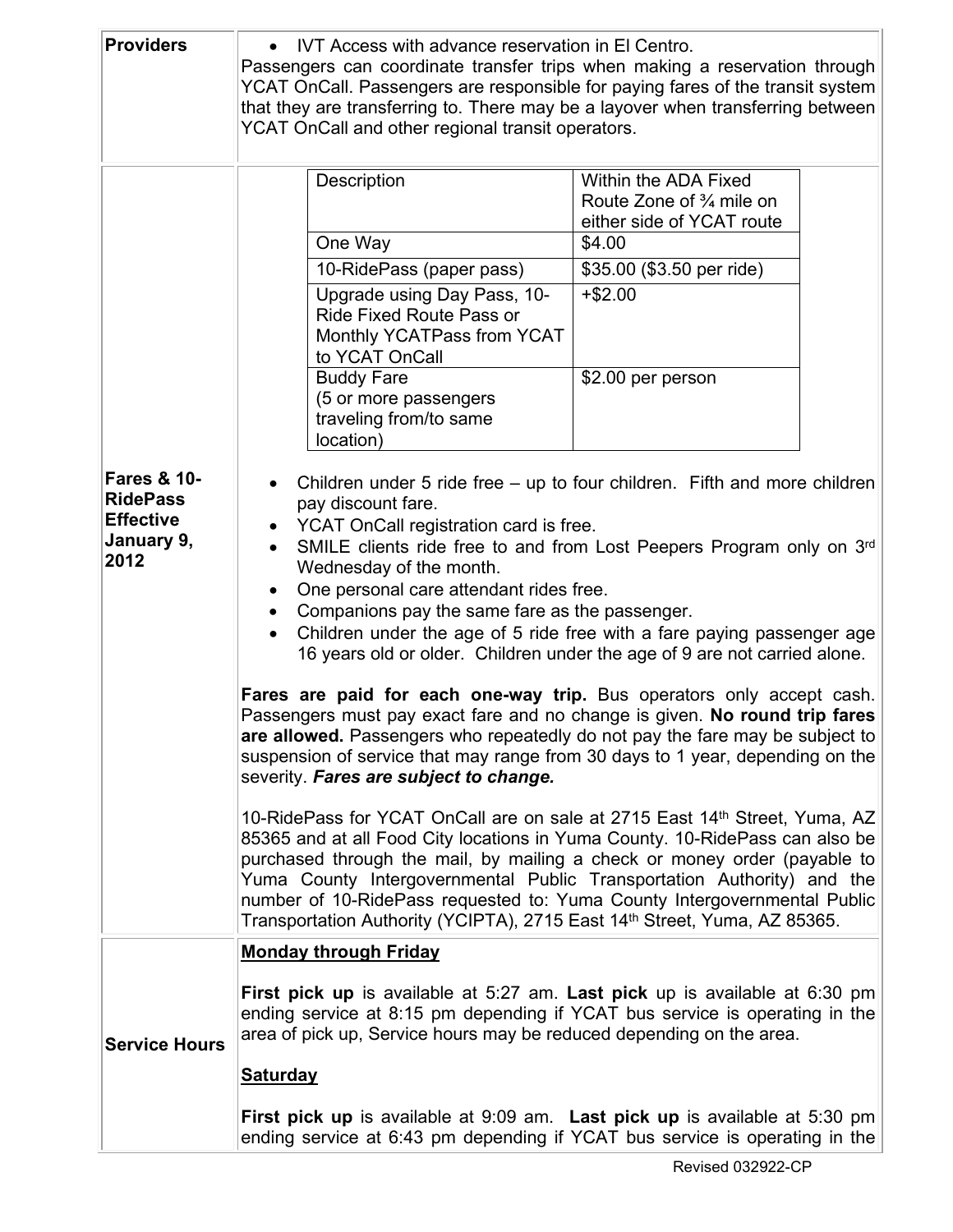|                                                           | area of pick up, Service hours may be reduced depending on the area.<br>No service on Sundays, New Years Day, Dr. Martin Luther King Jr. Day,<br>Presidents Day, Memorial Day, Independence Day, Labor Day, Veterans Day,<br>Thanksgiving Day or Christmas Day.                                                                                                                                                                                                                                                                                                                                                                                                                                                                                                                                            |
|-----------------------------------------------------------|------------------------------------------------------------------------------------------------------------------------------------------------------------------------------------------------------------------------------------------------------------------------------------------------------------------------------------------------------------------------------------------------------------------------------------------------------------------------------------------------------------------------------------------------------------------------------------------------------------------------------------------------------------------------------------------------------------------------------------------------------------------------------------------------------------|
|                                                           | Reservations scheduled for all passengers can be scheduled for next day<br>service up to seven (7) days in advance. Reservations can only be made<br>Monday through Saturday between 8:00 am and 4:30 pm. During the<br>evenings and on Sunday and Holidays, a voicemail box is available to<br>leave messages. They will be processed the next business day. We do<br>not provide same day reservations. Reservations are required for all trips.<br>To schedule a trip, please call (928) 783-2235. TDD/TTY: 711 through the                                                                                                                                                                                                                                                                             |
| <b>Reservations</b><br>and<br>Scheduling a<br><b>Trip</b> | <b>Relay Service.</b><br>Please have the following information ready when you call:<br><b>ID</b> number<br>$\bullet$<br>Date and time for pick-up<br>Time for return pick-up<br>$\bullet$<br>Complete street address, including apartment or suite number<br>$\bullet$<br>Telephone number of destination<br>$\bullet$<br>Whether you will travel with a Personal Care Attendant (PCA) and/or a<br>$\bullet$<br>companion<br>Whether you will be using a mobility device<br>$\bullet$<br>If a gate code is required to enter gated communities.<br>$\bullet$<br>Bus operators are not able to accept or change reservations. If you need to<br>make changes to your reservation, please call YCAT OnCall at (928) 783-2235<br>to request a change at least two hours prior to your reservation. Passengers |
| <b>Trip Denials</b>                                       | may change an existing trip during reservation hours on the day before travel;<br>however, they will be accommodated on a space available basis.<br>ADA eligible trips will be provided to ensure a zero denial rate.                                                                                                                                                                                                                                                                                                                                                                                                                                                                                                                                                                                      |
|                                                           | Canceling a trip without notice deprives others a trip. Passengers are asked to                                                                                                                                                                                                                                                                                                                                                                                                                                                                                                                                                                                                                                                                                                                            |
| <b>Canceling a</b><br><b>Trip/Late</b><br><b>Cancels</b>  | cancel as soon as possible, but no later than two hours prior to your trip. You<br>may cancel anytime during the reservations hours or call after hours to leave a<br>cancellation message, be sure to leave your name, address and the scheduled<br>date & time of the trip that you are canceling. If you cancel less than two hours<br>of your scheduled pick up window, you are a Late Cancellation. Passengers<br>who receive five (5) late cancels within a 30-day period will be suspended for<br>seven (7) days. Passengers who make more than five late cancels on a<br>continuous basis may be suspended from service for up to one year.                                                                                                                                                        |
| <b>No Shows</b>                                           | If you do not present yourself when the bus arrives (within the five (5) minute<br>wait time) or if you cancel your trip after the bus has arrived, you are a no-show.<br>This deprives others a trip and wastes time of passengers already on the bus.<br>Passengers who receive three (3) no-shows and 10% or more of the passenger<br>total trips made within a 30-day period will be suspended for: 1st violation 7-day<br>suspension of services. 2nd violation: 14-day suspension of services, 3rd<br>violation: 21-day suspension of services. If under the 10% a warning letter will<br>be sent out.                                                                                                                                                                                               |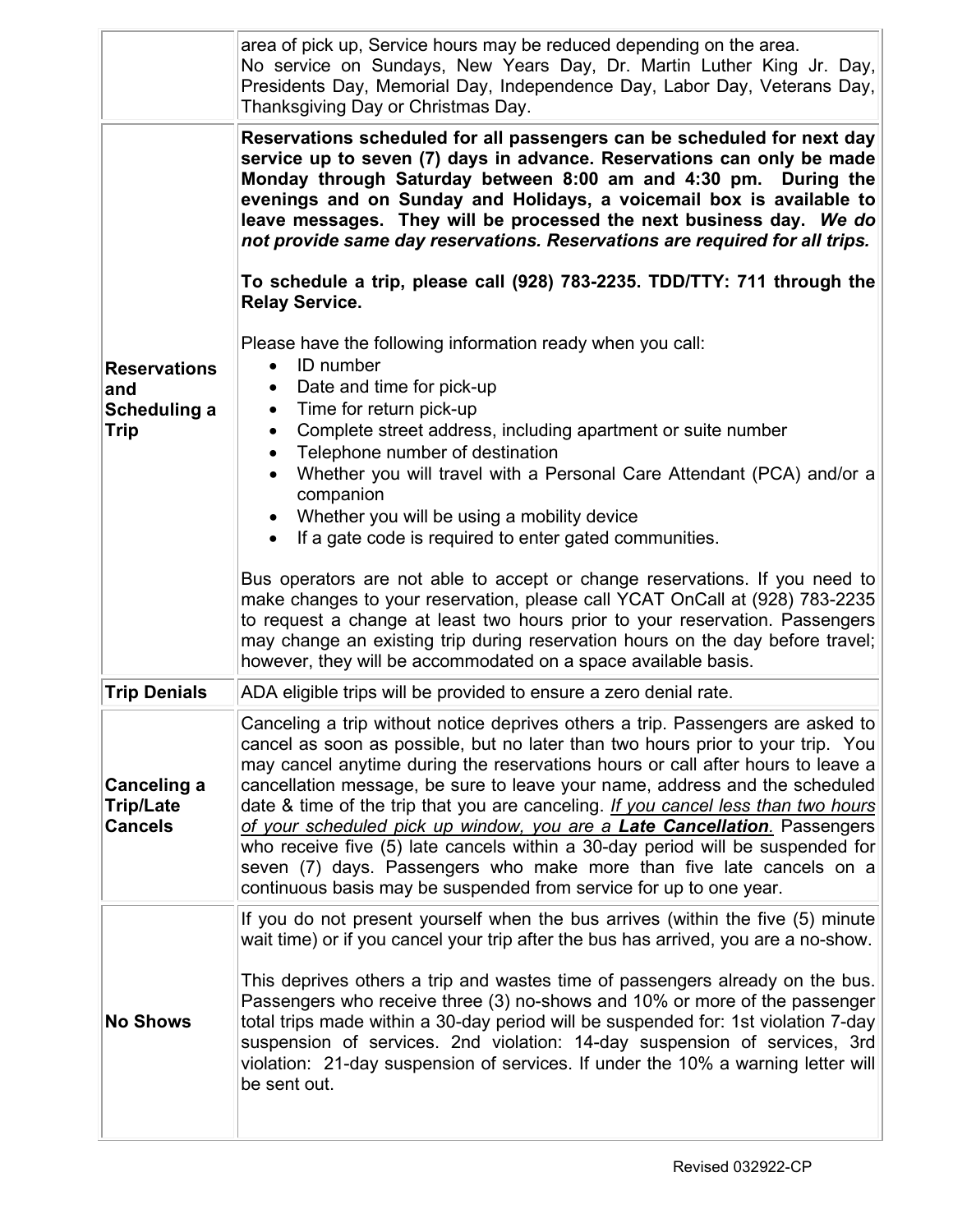|                                          | A hanger will be left on the door, if the driver was unable to locate or identify the<br>passenger. If you live in a gated community, it is important to provide a gate<br>code or be present outside of the gate within your trip window to avoid a no-<br>show.                                                                                                                                                                                                                                                                                                                                                                                                                                                                                 |
|------------------------------------------|---------------------------------------------------------------------------------------------------------------------------------------------------------------------------------------------------------------------------------------------------------------------------------------------------------------------------------------------------------------------------------------------------------------------------------------------------------------------------------------------------------------------------------------------------------------------------------------------------------------------------------------------------------------------------------------------------------------------------------------------------|
|                                          | No shows beyond the customer's control will not be considered as such. This<br>includes trips missed as a result of sudden illness, family or personal<br>emergency, inclement weather, operator error, pick-ups outside of the pick-up<br>window, or other unforeseen reasons for which it is not possible to call to cancel<br>in time or to take the trip as scheduled. Customers can call YCAT customer<br>service at (928) 783-2235, option 1 or you can send an email to<br>info@ycipta.az.gov when experiencing no shows due to circumstances beyond<br>their control. Notifications must be made within three (3) business days of the<br>no show.                                                                                        |
| <b>Mobility</b><br><b>Training</b>       | YCAT offers Mobility Training for passengers who would like to learn how to<br>ride a fixed route bus. Training includes visiting a bus stop, riding a bus, reading<br>schedules/materials and identifying bus stop locations. The service is free. For<br>more information, please contact YCIPTA at (928) 539-7076 or email<br>info@ycipta.az.gov.                                                                                                                                                                                                                                                                                                                                                                                              |
| Five (5) Minute<br><b>Wait Time</b>      | The bus will wait five (5) minutes maximum upon arrival for a pickup. The bus<br>operator will attempt to locate you and will notify dispatch. The bus operator will<br>not search the interior of your home, a business or medical facility. Passengers<br>must be conspicuously located at the pickup location. Bus operators will make<br>an effort to ensure that passengers are picked up. This includes knocking on<br>the door, calling the passengers and using the horn. The wait time will not take<br>effect before the Be Ready Window. If the bus is late, it will wait five (5) minutes<br>maximum, however, the passenger will not be penalized for a no-show if the<br>passenger does not show up.                                |
| 60 Minute<br>"Be Ready"<br><b>Window</b> | YCAT OnCall is a shared ride service, so we remind you; the passenger is to be<br>ready 30 minutes before or after your scheduled pickup time. This applies to<br>return trips as well. The bus is considered on time when it arrives within the "Be<br>Ready" Window. Since YCAT buses operate every 60 minutes, YCAT OnCall<br>buses can operate within a 60 minute window.                                                                                                                                                                                                                                                                                                                                                                     |
| <b>Travel Time</b>                       | Since YCAT buses may take 60 minutes or more for a passenger to get from<br>one location to another, YCAT OnCall may reserve the right to extend travel<br>times based on the equivalent trip made on YCAT. Please expect to be on the<br>bus for 30 minutes or greater as a result.                                                                                                                                                                                                                                                                                                                                                                                                                                                              |
| <b>Mobility</b><br>Devices &<br>Aids     | Passengers that need a mobility device or aid to travel must notify dispatch<br>when scheduling a trip. Passengers using a wheelchair or scooter will be<br>secured to their chairs. The wheelchair or scooter must have locking brakes or<br>motors. Passengers using a scooter may be asked to transfer to a seat on the<br>bus. If the mobility device or aid cannot fit the lift platform, the passenger will not<br>be able to ride. Mobility devices or aid with leaking batteries or fluids, faulty<br>brakes, flat or bent wheels will not be allowed to ride. If a concern is expressed<br>by YCAT, the passenger may be required to be weighed or transfer from the<br>mobility device to a bus seat by climbing the stairs of the bus. |
| <b>Subscription</b><br><b>Service</b>    | Subscription service refers to regular, repetitive trips. Subscription trips may<br>take up to 50% of the overall service capacity. Reservations for subscription<br>service can be made by calling (928) 783-2235 during reservation hours.<br>Should there not be any space for subscription service; passengers will be<br>placed on a waiting list. Passengers must notify dispatch of any exception to                                                                                                                                                                                                                                                                                                                                       |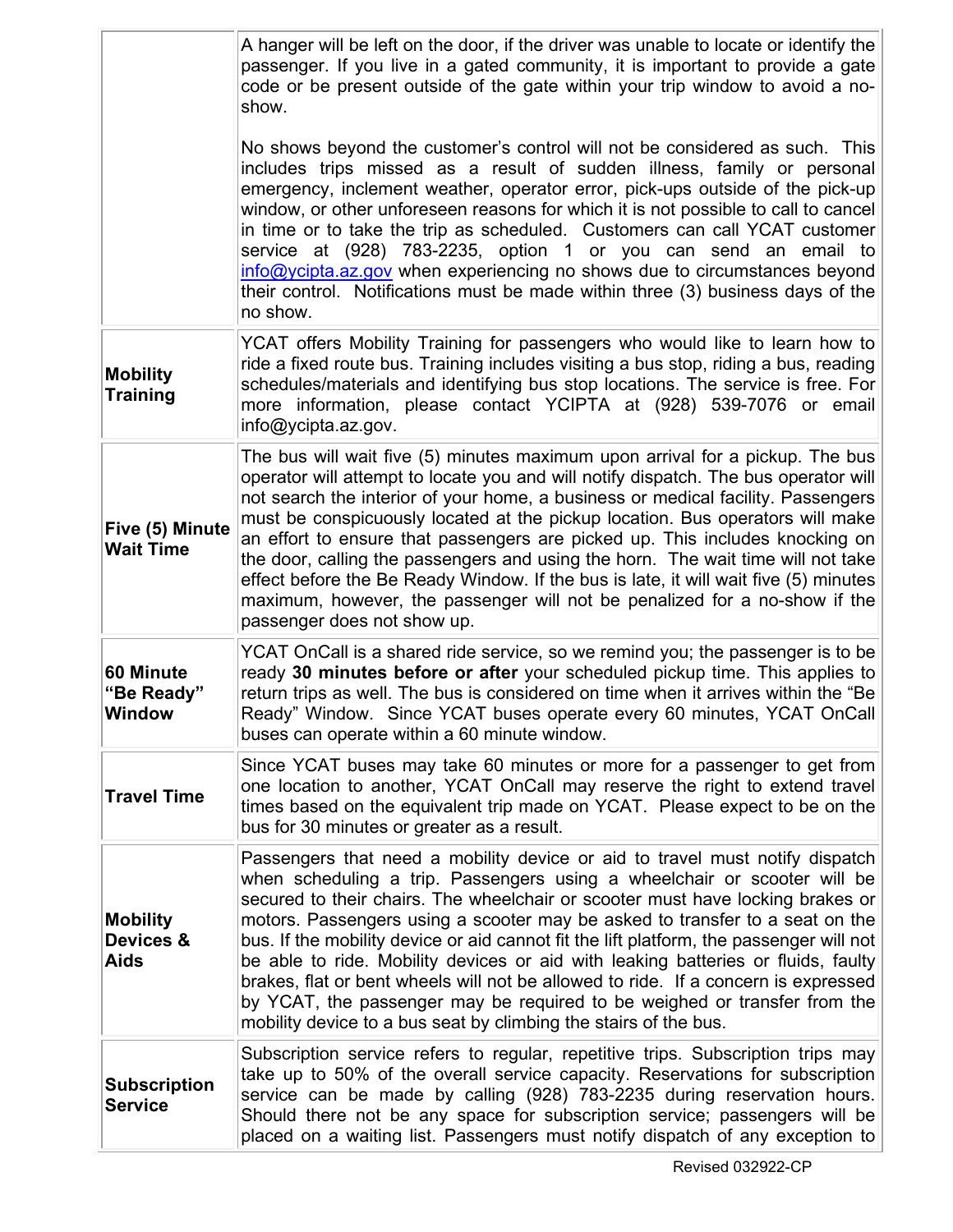|                                                                                       | their ongoing subscription service. Passengers who repeatedly no show, late<br>cancel or continually change their schedule may be subject to suspension of<br>service of up to one year depending on the severity and permanently lose their<br>subscription service.                                                                                                                                                                                                                                                                                                                                                                                                                                                                                                                                                                                                                                                 |
|---------------------------------------------------------------------------------------|-----------------------------------------------------------------------------------------------------------------------------------------------------------------------------------------------------------------------------------------------------------------------------------------------------------------------------------------------------------------------------------------------------------------------------------------------------------------------------------------------------------------------------------------------------------------------------------------------------------------------------------------------------------------------------------------------------------------------------------------------------------------------------------------------------------------------------------------------------------------------------------------------------------------------|
| <b>Personal Care</b><br><b>Attendants &amp;</b><br><b>Physical</b><br><b>Barriers</b> | Some passengers are unable to get around without the help of another person.<br>YCAT OnCall bus operators will assist passengers from their door to the door of<br>their destination. Bus operators will not assist the passenger inside a home or<br>building. Bus operators are not permitted to help riders using a wheelchair up<br>stairs, over curbs or over any other physical barrier. Passengers who need<br>assistance to get in or out of buildings, up stair, or other obstacles must provide<br>their own Personal Care Attendant (PCA). The bus operator at his/her discretion<br>may determine that a rider requires assistance beyond what the passenger is<br>able to provide. If this determination is made, all future trips will require the<br>passenger use the services of a PCA. The PCA ride free. However, the PCA<br>must travel with the passenger from the start to the end of the trip. |
| <b>Companions</b>                                                                     | Companions that ride with an ADA certified or non-ADA passengers must pay<br>the same fare as the passenger that they are traveling with. Companions are<br>carried on a space available basis. Passengers must notify the dispatcher when<br>making a reservation that a companion will be riding along.                                                                                                                                                                                                                                                                                                                                                                                                                                                                                                                                                                                                             |
| <b>Child Safety</b><br><b>Seats</b>                                                   | All children under the age of five (5) or less than 60 pounds are required by<br>State law, to travel in a child safety or booster seat provided by the parent or<br>guardian as. An adult attendant at least 16 years old or older must accompany<br>all children. YCAT OnCall does not provide child safety seats.                                                                                                                                                                                                                                                                                                                                                                                                                                                                                                                                                                                                  |
| <b>Seat Belts</b>                                                                     | Passengers are encouraged to wear seatbelts when riding in YCAT OnCall<br>vehicles.                                                                                                                                                                                                                                                                                                                                                                                                                                                                                                                                                                                                                                                                                                                                                                                                                                   |
| <b>Service</b><br><b>Animals</b>                                                      | Service animals are welcome at all times. Please advise the dispatcher when<br>making your reservation that you will be bringing a service animal.                                                                                                                                                                                                                                                                                                                                                                                                                                                                                                                                                                                                                                                                                                                                                                    |
| <b>Passenger</b><br>Baggage &<br>Large Items                                          | Passengers are advised to limit their carry-on bags or packages to five (5).<br>Each package must be no heavier than 30 pounds. Bus operators may provide<br>assistance upon request. No large object that cannot be held by the passenger<br>placed under seat or out of the aisle way is allowed on board the bus.<br>Shopping carts and strollers are permitted inside all YCAT OnCall vehicles<br>provided that they do not constitute as a hazard. Space is limited.                                                                                                                                                                                                                                                                                                                                                                                                                                             |
| <b>Bus Operator</b><br><b>Assistance</b>                                              | Bus operators may not physically assist a passenger without first asking<br>permission. If a passenger appears to need assistance or guidance into or out<br>of a vehicle, the bus operator will ask the rider for permission to touch his or her<br>arm or hand for assistance. Passenger must give active permission before<br>being touched by a bus operator. If the passenger is not capable of giving the<br>person permission, a PCA must ride with that passenger.                                                                                                                                                                                                                                                                                                                                                                                                                                            |
| <b>Denial of</b><br><b>Service</b>                                                    | YCAT OnCall has the right to deny service if the transport of a passenger is<br>deemed unsafe or inappropriate.                                                                                                                                                                                                                                                                                                                                                                                                                                                                                                                                                                                                                                                                                                                                                                                                       |
| <b>On Board</b><br><b>Rules</b>                                                       | Passengers may eat or drink on board, provided that they do not spill or make a<br>mess inside the bus. No smoking, loud or profane language, loud electronic<br>devices, flammable or hazardous materials (except oxygen), weapons, refuse,<br>vandalism, graffiti or littering on the buses. Shoes and shirts must be worn in<br>order to ride buses. Passengers must observe and follow the YCAT Rules of<br>the Road while riding YCAT OnCall. Physical contact with other passengers or<br>the bus operator is a violation of Arizona Revised Statutes 13-1204.                                                                                                                                                                                                                                                                                                                                                  |
| <b>Passenger</b>                                                                      | Passengers who cannot regularly contain their bodily fluids are asked not to use                                                                                                                                                                                                                                                                                                                                                                                                                                                                                                                                                                                                                                                                                                                                                                                                                                      |